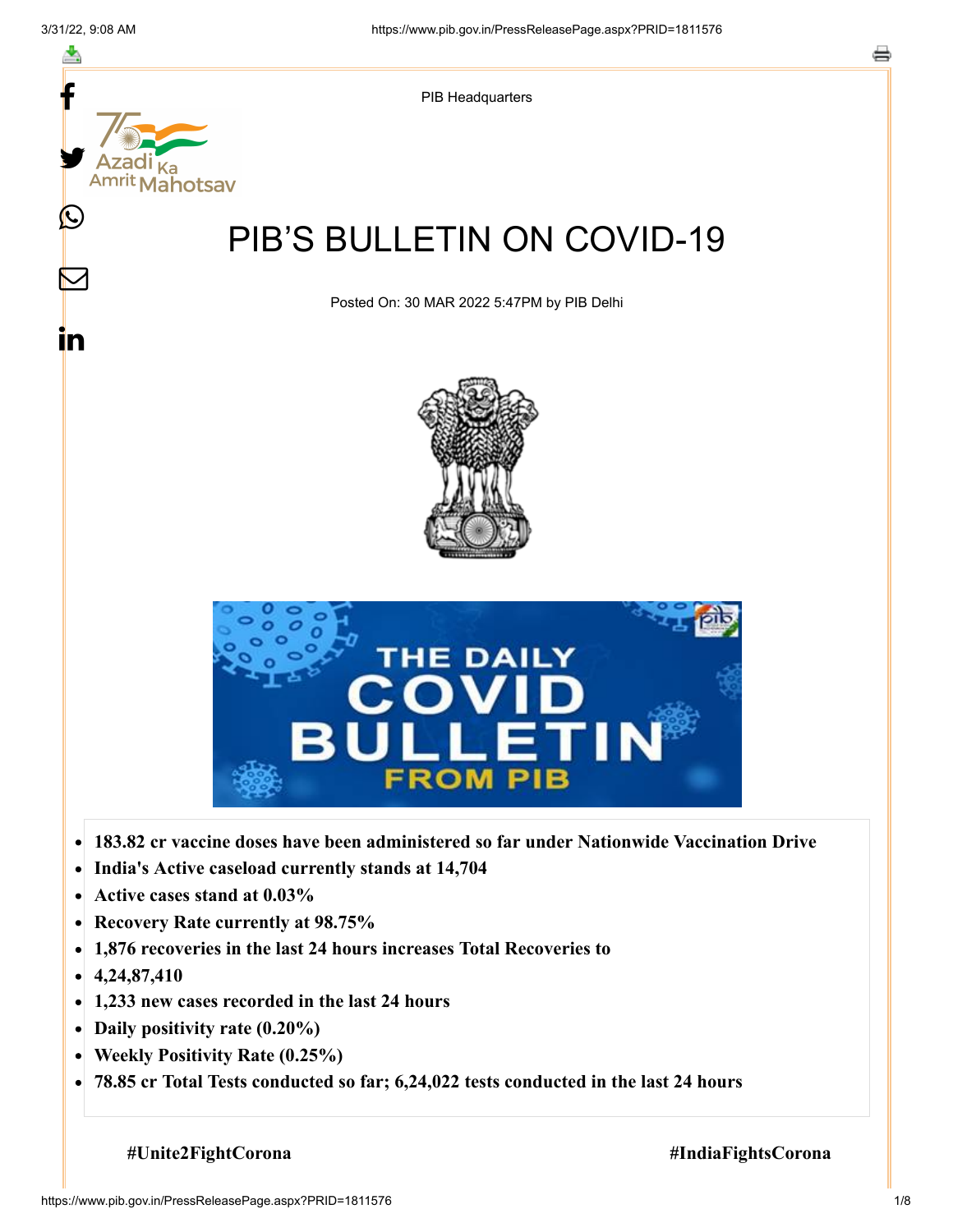

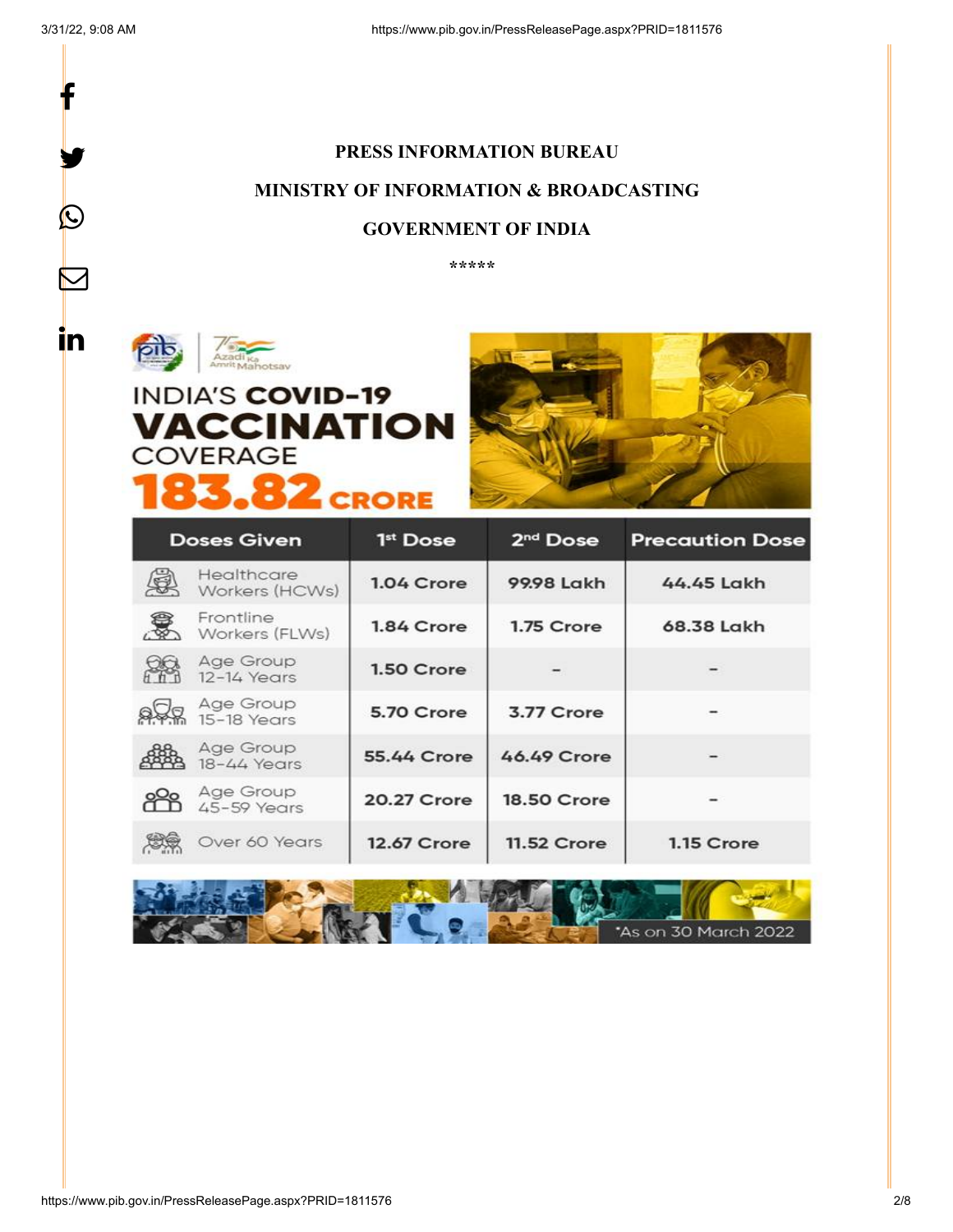

**India's Active caseload declines to 14,704; less than 15,000 after 707 days**

**1,233 new cases reported in the last 24 hours**

**India's Cumulative COVID-19 Vaccination Coverage exceeds 183.82 Cr**



In a significant development, following a continuous downward trend, India's Active Caseload today **(14,704)** has declined to less than 15,000 mark after 707 days. Active cases now constitute 0.03% of the country's total Positive Cases. The caseload on 21st April 2020 was 14,759 Active Cases.

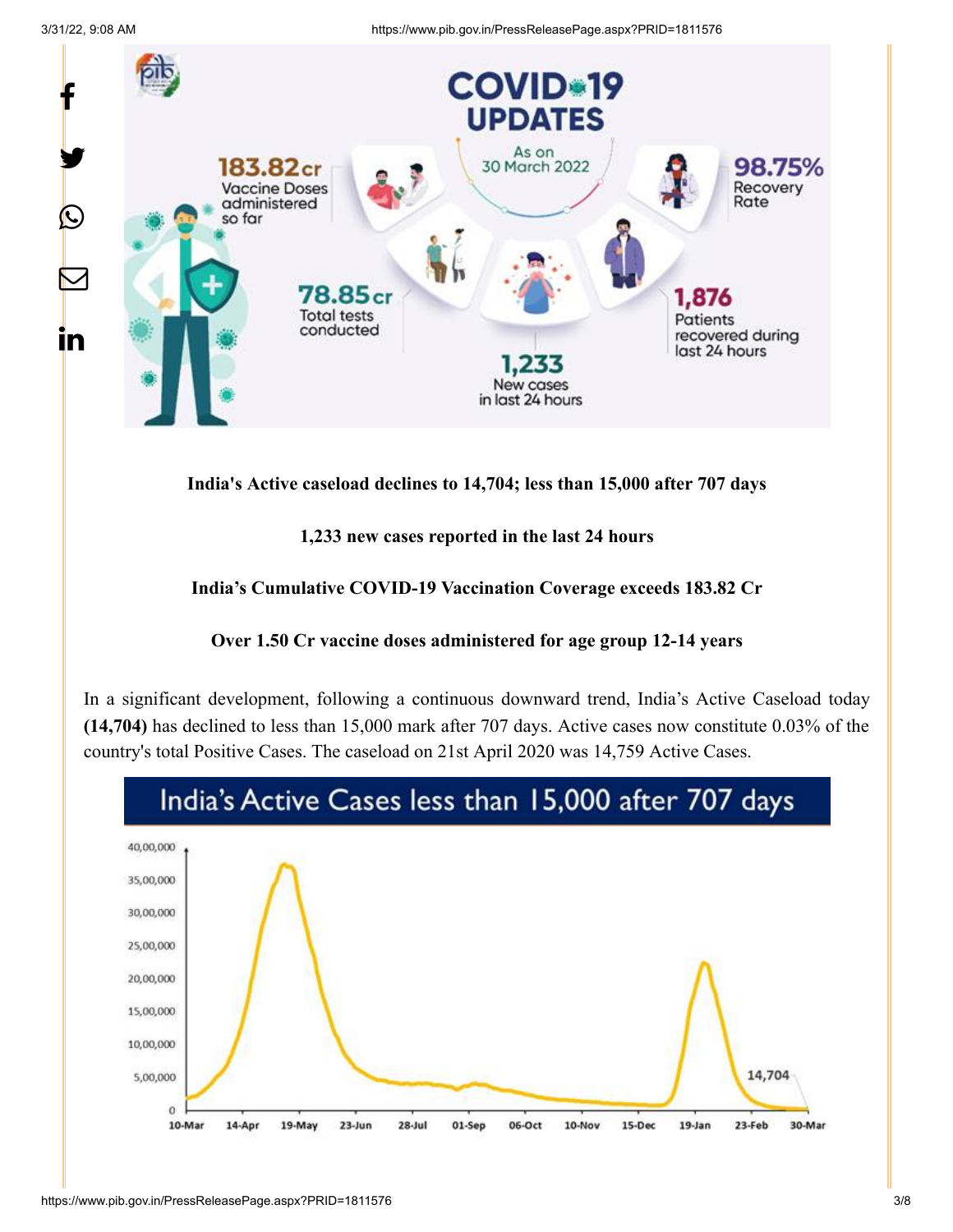**1,233 new cases** were reported in the last 24 hours following a steady declining trend.



Consequently, India's recovery rate stands at **98.75%. 1,876** patients have recovered in the last 24 hours and the cumulative tally of recovered patients (since beginning of the pandemic) is now at **4,24,87,410.**



**6,24,022 COVID-19** tests were conducted in the last 24 hours. India has so far conducted over **78.85 Cr (78,85,56,935)** cumulative tests.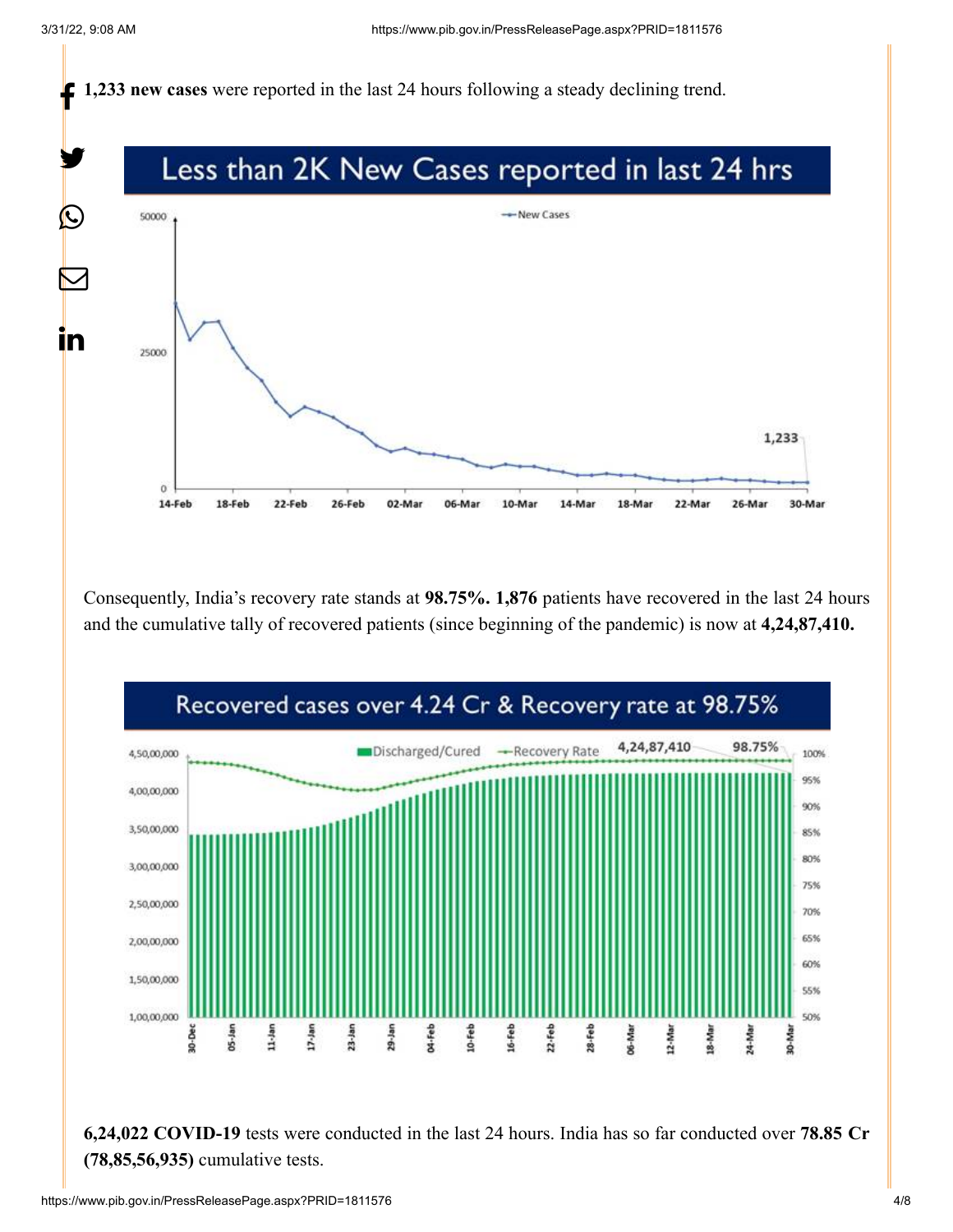There has been a sustained fall in the weekly and daily Positivity Rates too. **Weekly Positivity Rate in the country currently stands at 0.25% and the Daily Positivity rate is reported to be 0.20%.**



India's COVID-19 vaccination coverage has exceeded **183.82 Cr (1,83,82,41,743)** as per provisional reports till 7 am today. This has been achieved through 2,19,19,610 sessions.

COVID-19 vaccination for the age group 12-14 years was started on 16 March, 2022. So far, more than **1.50 Cr (1,50,55,291)** adolescents have been administered with the first dose of COVID-19 vaccine.

The break-up of the cumulative figure as per the provisional report till 7 am today is as follows:

| <b>Cumulative Vaccine Dose Coverage</b> |                        |          |  |  |
|-----------------------------------------|------------------------|----------|--|--|
| <b>HCWs</b>                             | 1st Dose               | 10403582 |  |  |
|                                         | 2nd Dose               | 9998306  |  |  |
|                                         | <b>Precaution Dose</b> | 4445103  |  |  |
| <b>FLWs</b>                             | 1st Dose               | 18413039 |  |  |
|                                         | 2nd Dose               | 17506270 |  |  |
|                                         | <b>Precaution Dose</b> | 6838374  |  |  |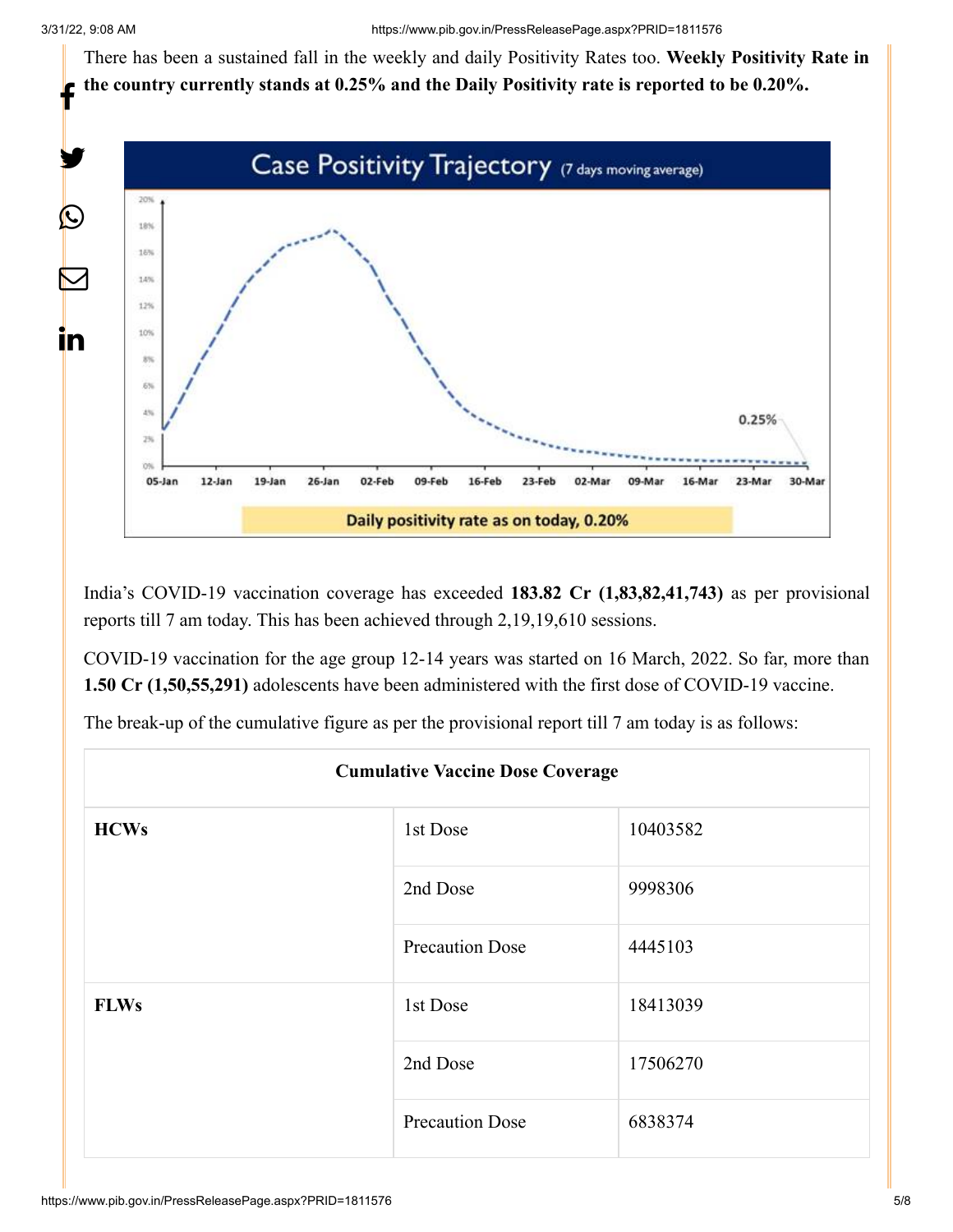| f          | Age Group 12-14 years  | 1st Dose               | 15055291       |
|------------|------------------------|------------------------|----------------|
|            | Age Group 15-18 years  | 1st Dose               | 57027194       |
| $\bigcirc$ |                        | 2nd Dose               | 37729295       |
|            | Age Group 18-44 years  | 1st Dose               | 554469705      |
|            |                        | 2nd Dose               | 464931719      |
| in         | Age Group 45-59 years  | 1st Dose               | 202722920      |
|            |                        | 2nd Dose               | 185097617      |
|            | Over 60 years          | 1st Dose               | 126719220      |
|            |                        | 2nd Dose               | 115296186      |
|            |                        | <b>Precaution Dose</b> | 11587922       |
|            | <b>Precaution Dose</b> |                        | 2,28,71,399    |
|            | <b>Total</b>           |                        | 1,83,82,41,743 |

### **Update on COVID-19 Vaccine Availability in States/UTs**

#### **More than 184.86 Crore vaccine doses provided to States/UTs**

#### **More than 15.95 Crore balance and unutilized vaccine doses still available with States/UTs**

The Union Government is committed to accelerating the pace and expanding the scope of COVID-19 vaccination throughout the country. The nationwide COVID 19 vaccination started on  $16<sup>th</sup>$  January 2021. The new phase of universalization of COVID-19 vaccination commenced from 21<sup>st</sup> June 2021. The vaccination drive has been ramped up through availability of more vaccines, advance visibility of vaccine availability to States and UTs for enabling better planning by them, and streamlining the vaccine supply chain.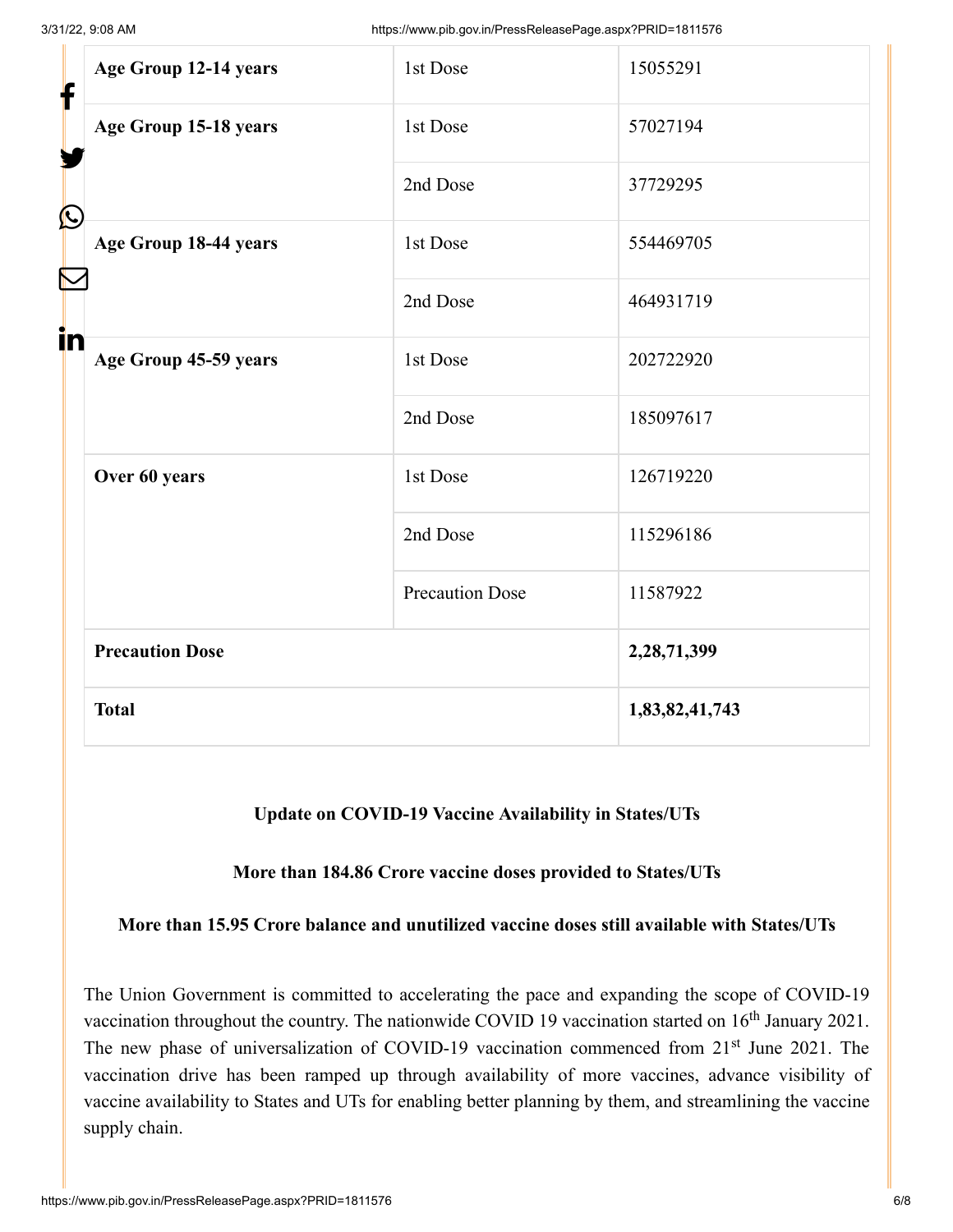As part of the nationwide vaccination drive, Government of India has been supporting the States and UTs by providing them COVID Vaccines free of cost. In the new phase of the universalization of the COVID19 vaccination drive, the Union Government will procure and supply (free of cost) 75% of the vaccines being produced by the vaccine manufacturers in the country to States and UTs. f y

| $\boldsymbol{\Theta}$<br>$\nabla$ | <b>VACCINE DOSES</b>     | (As on 30 <sup>th</sup> March 2022) |
|-----------------------------------|--------------------------|-------------------------------------|
| in                                | <b>SUPPLIED</b>          | 1,84,86,85,495                      |
|                                   | <b>BALANCE AVAILABLE</b> | 15,95,39,716                        |

More than **184.86 crore (1,84,86,85,495)** vaccine doses have been provided to States/UTs so far through Govt. of India (free of cost channel) and through direct state procurement category.

More than **15.95 Cr (15,95,39,716)** balance and unutilized COVID Vaccine doses are still available with the States/UTs to be administered.

<https://pib.gov.in/PressReleasePage.aspx?PRID=1811167>

## **TWEET LINKS**

# ডেকা ভাৰতবৰ্ষ ই বাট দেখুৱাই

Young India showing the way!

COVID-19 vaccination for children in the 12-14 age group is going on with full enthusiasm, in Assam.[#SabkoVaccineMuftVaccine](https://twitter.com/hashtag/SabkoVaccineMuftVaccine?src=hash&ref_src=twsrc%5Etfw) [pic.twitter.com/AEs4oRmJ9R](https://t.co/AEs4oRmJ9R)

— Dr Mansukh Mandaviya (@mansukhmandviya) [March 30, 2022](https://twitter.com/mansukhmandviya/status/1509093555234832387?ref_src=twsrc%5Etfw)